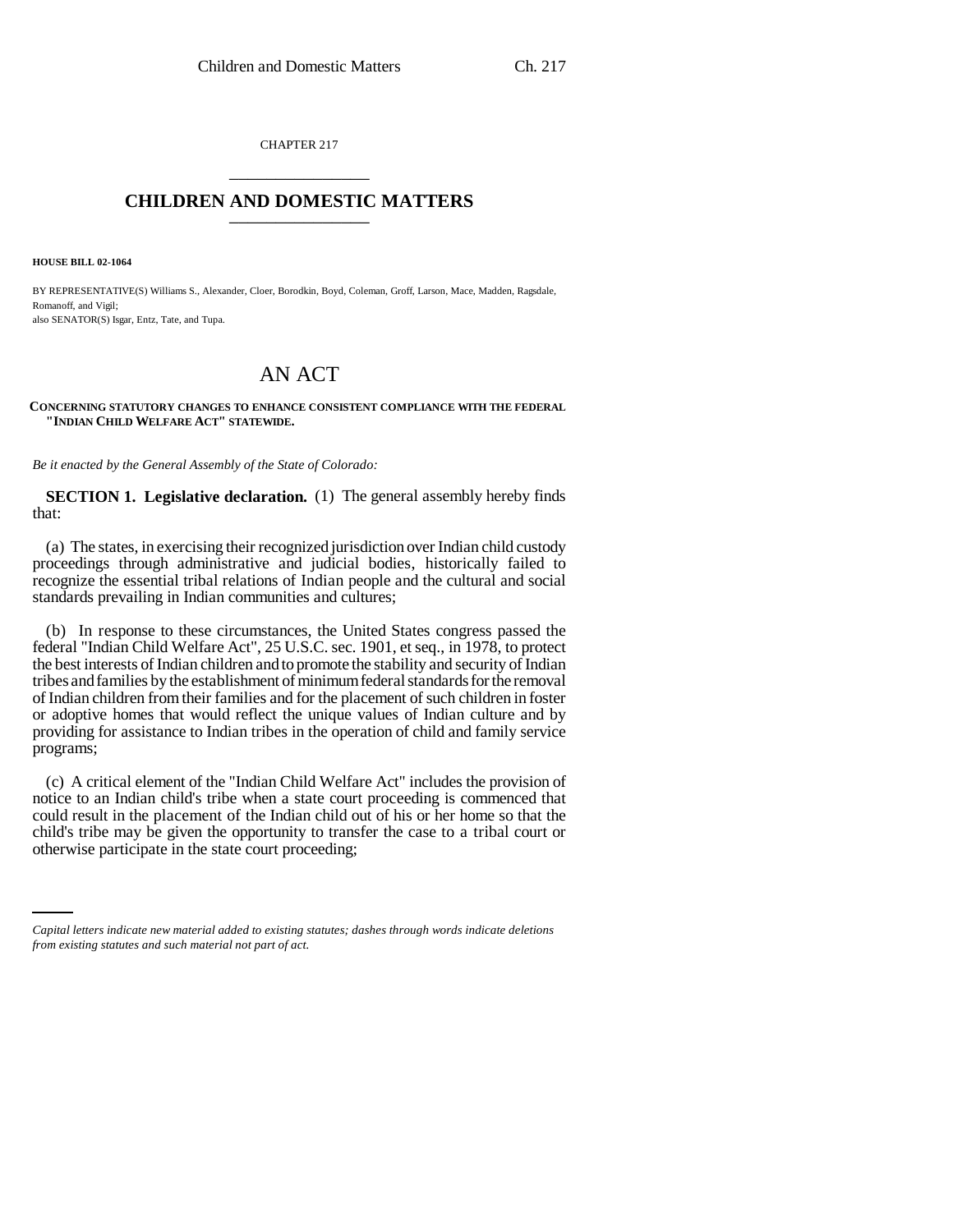## Ch. 217 Children and Domestic Matters

(d) In order to achieve these goals it is crucial to determine, consistently and faithfully, whether children who are the subject of such types of state court proceedings are Indian children and to insure that, if so, appropriate and timely notice is provided;

(e) The state of Colorado has previously recognized that Indian tribes have a compelling interest in promoting and maintaining their integrity and culture by entering into "Indian Child Welfare Act" agreements with the Southern Ute Indian tribe and the Ute Mountain Ute Indian tribe, which agreements, among other things, place stringent notice requirements on the state in proceedings involving Indian children and provide for the delay of proceedings until the required notice has been provided to the tribe;

(f) The state of Colorado is committed to consistent application of and compliance with the provisions of the federal "Indian Child Welfare Act" throughout the state to ensure that proper notice is provided and procedures followed as specified by the act when state court actions brought pursuant to the "Colorado Children's Code", title 19, Colorado Revised Statutes, involve Indian children; and

(g) There is nothing more vital to the continued existence and integrity of Indian tribes than their children.

(2) Accordingly, the general assembly hereby determines and declares that it is appropriate and in the best interests of the Indian families intended to be protected by the terms of the federal "Indian Child Welfare Act", and the Indian children represented thereby, that the "Indian Child Welfare Act" agreements entered into between the state of Colorado and the Southern Ute Indian tribe and the Ute Mountain Ute Indian tribe be reaffirmed and that certain provisions be added to the "Colorado Children's Code" to ensure consistent and reliable compliance with the federal act for the protection of Indian children within the state of Colorado.

**SECTION 2.** 19-1-103, Colorado Revised Statutes, is amended BY THE ADDITION OF THE FOLLOWING NEW SUBSECTIONS to read:

**19-1-103. Definitions.** As used in this title or in the specified portion of this title, unless the context otherwise requires:

(65.3) "INDIAN CHILD" MEANS AN UNMARRIED PERSON WHO IS YOUNGER THAN EIGHTEEN YEARS OF AGE AND WHO IS EITHER:

(a) A MEMBER OF AN INDIAN TRIBE; OR

(b) ELIGIBLE FOR MEMBERSHIP IN AN INDIAN TRIBE AND WHO IS THE BIOLOGICAL CHILD OF A MEMBER OF AN INDIAN TRIBE.

(65.5) "INDIAN CHILD'S TRIBE" MEANS:

(a) THE INDIAN TRIBE IN WHICH AN INDIAN CHILD IS A MEMBER OR ELIGIBLE FOR MEMBERSHIP; OR

(b) IN THE CASE OF AN INDIAN CHILD WHO IS A MEMBER OF OR ELIGIBLE FOR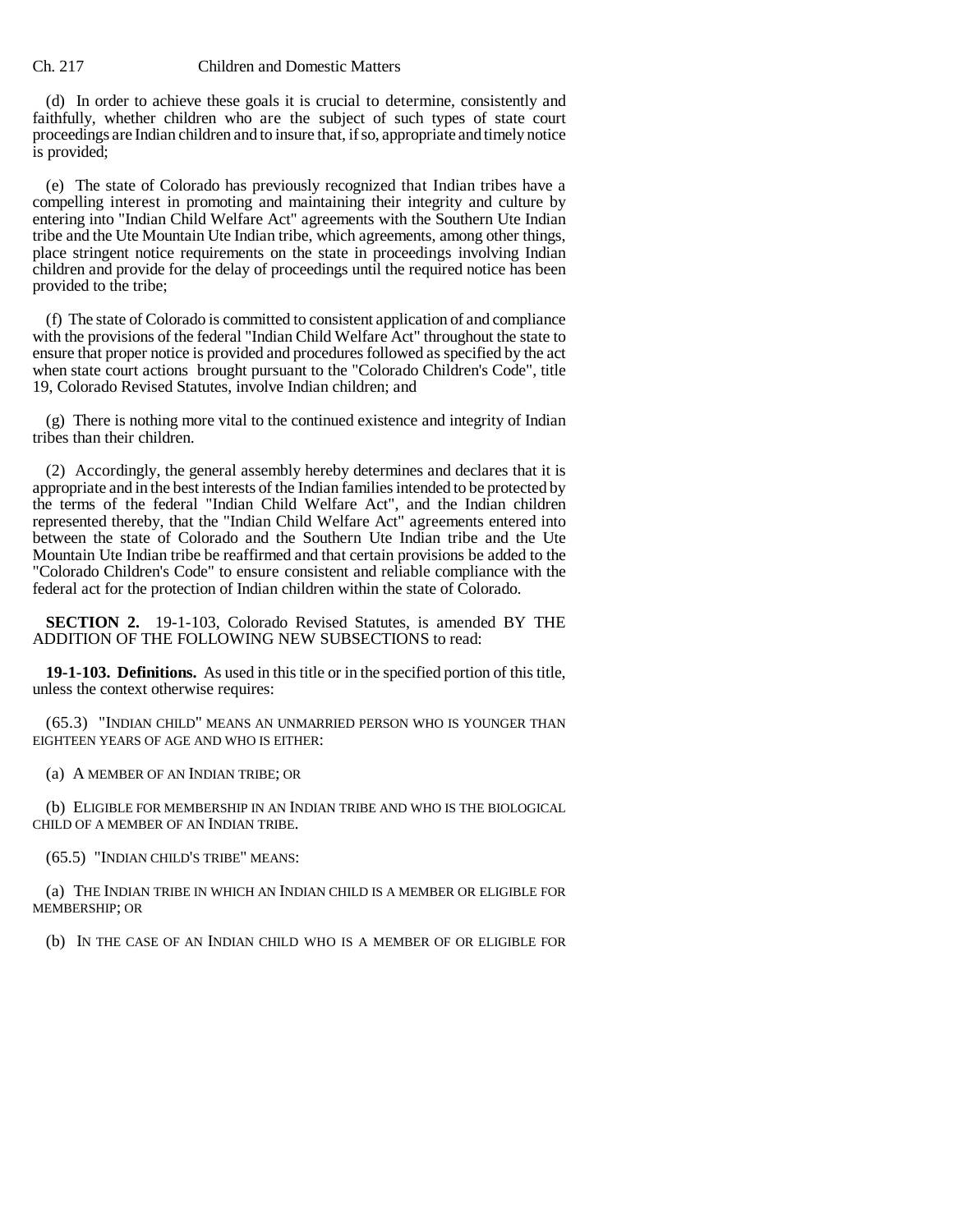MEMBERSHIP IN MORE THAN ONE TRIBE, THE INDIAN TRIBE WITH WHICH THE INDIAN CHILD HAS THE MOST SIGNIFICANT CONTACTS.

(65.7) "INDIAN TRIBE" MEANS AN INDIAN TRIBE, BAND, NATION, OR OTHER ORGANIZED GROUP OR COMMUNITY OF INDIANS RECOGNIZED AS ELIGIBLE FOR THE FEDERAL GOVERNMENTAL SERVICES PROVIDED TO INDIANS BECAUSE OF THEIR STATUS AS INDIANS.

**SECTION 3.** Part 1 of article 1 of title 19, Colorado Revised Statutes, is amended BY THE ADDITION OF A NEW SECTION to read:

**19-1-126. Compliance with the federal "Indian Child Welfare Act".** (1) COMMENCING THIRTY DAYS AFTER THE EFFECTIVE DATE OF THIS SECTION, IN EACH CASE FILED PURSUANT TO THIS TITLE TO WHICH THE TERMS OF THE FEDERAL "INDIAN CHILD WELFARE ACT",25U.S.C. SEC.1901, ET SEQ., APPLY, INCLUDING BUT NOT LIMITED TO CERTAIN JUVENILE DELINQUENCY PROCEEDINGS, DEPENDENCY OR NEGLECT PROCEEDINGS, TERMINATION OF PARENTAL RIGHTS PROCEEDINGS, AND PRE-ADOPTIVE AND ADOPTION PROCEEDINGS, THE PETITIONING OR FILING PARTY SHALL:

(a) MAKE CONTINUING INQUIRIES TO DETERMINE WHETHER THE CHILD WHO IS THE SUBJECT OF THE PROCEEDING IS AN INDIAN CHILD AND, IF SO, SHALL DETERMINE THE IDENTITY OF THE INDIAN CHILD'S TRIBE;

(b) IF THE PETITIONING OR FILING PARTY KNOWS OR HAS REASON TO BELIEVE THAT THE CHILD WHO IS THE SUBJECT OF THE PROCEEDING IS AN INDIAN CHILD, SEND NOTICE BY REGISTERED MAIL, RETURN RECEIPT REQUESTED, TO THE PARENT OR INDIAN CUSTODIAN OF SUCH CHILD, TO THE TRIBAL AGENT OF THE INDIAN CHILD'S TRIBE AS DESIGNATED IN TITLE 25 OF THE CODE OF FEDERAL REGULATIONS, PART 23, OR, IF SUCH AGENT HAS NOT BEEN DESIGNATED, TO THE HIGHEST-ELECTED OR HIGHEST-APPOINTED OFFICIAL OF THE INDIAN CHILD'S TRIBE, TO THE HIGHEST-ELECTED OR HIGHEST-APPOINTED TRIBAL JUDGE OF THE INDIAN CHILD'S TRIBE, AND TO THE SOCIAL SERVICE DEPARTMENT OF THE INDIAN CHILD'S TRIBE; AND

(c) DISCLOSE IN THE COMPLAINT, PETITION, OR OTHER COMMENCING PLEADING FILED WITH THE COURT THAT THE CHILD WHO IS THE SUBJECT OF THE PROCEEDING IS AN INDIAN CHILD AND THE IDENTITY OF THE INDIAN CHILD'S TRIBE OR WHAT EFFORTS THE PETITIONING OR FILING PARTY HAS MADE IN DETERMINING WHETHER THE CHILD IS AN INDIAN CHILD. IF THE CHILD WHO IS THE SUBJECT OF THE PROCEEDING IS DETERMINED TO BE AN INDIAN CHILD, THE PETITIONING OR FILING PARTY SHALL FURTHER IDENTIFY WHAT REASONABLE EFFORTS HAVE BEEN MADE TO SEND NOTICE TO THE PERSONS IDENTIFIED IN PARAGRAPH (b) OF THIS SUBSECTION (1). THE POSTAL RECEIPTS INDICATING THAT NOTICE WAS PROPERLY SENT BY SUCH PETITIONING OR FILING PARTY TO THE PARENT OR INDIAN CUSTODIAN OF THE INDIAN CHILD AND TO THE INDIAN CHILD'S TRIBE SHALL BE ATTACHED TO THE COMPLAINT, PETITION, OR OTHER COMMENCING PLEADING FILED WITH THE COURT; EXCEPT THAT, IF NOTIFICATION HAS NOT BEEN PERFECTED AT THE TIME THE INITIAL COMPLAINT, PETITION, OR OTHER COMMENCING PLEADING IS FILED WITH THE COURT OR IF THE POSTAL RECEIPTS HAVE NOT BEEN RECEIVED BACK FROM THE POST OFFICE, THE PETITIONING OR FILING PARTY SHALL IDENTIFY SUCH CIRCUMSTANCES TO THE COURT AND SHALL THEREAFTER FILE THE POSTAL RECEIPTS WITH THE COURT WITHIN TEN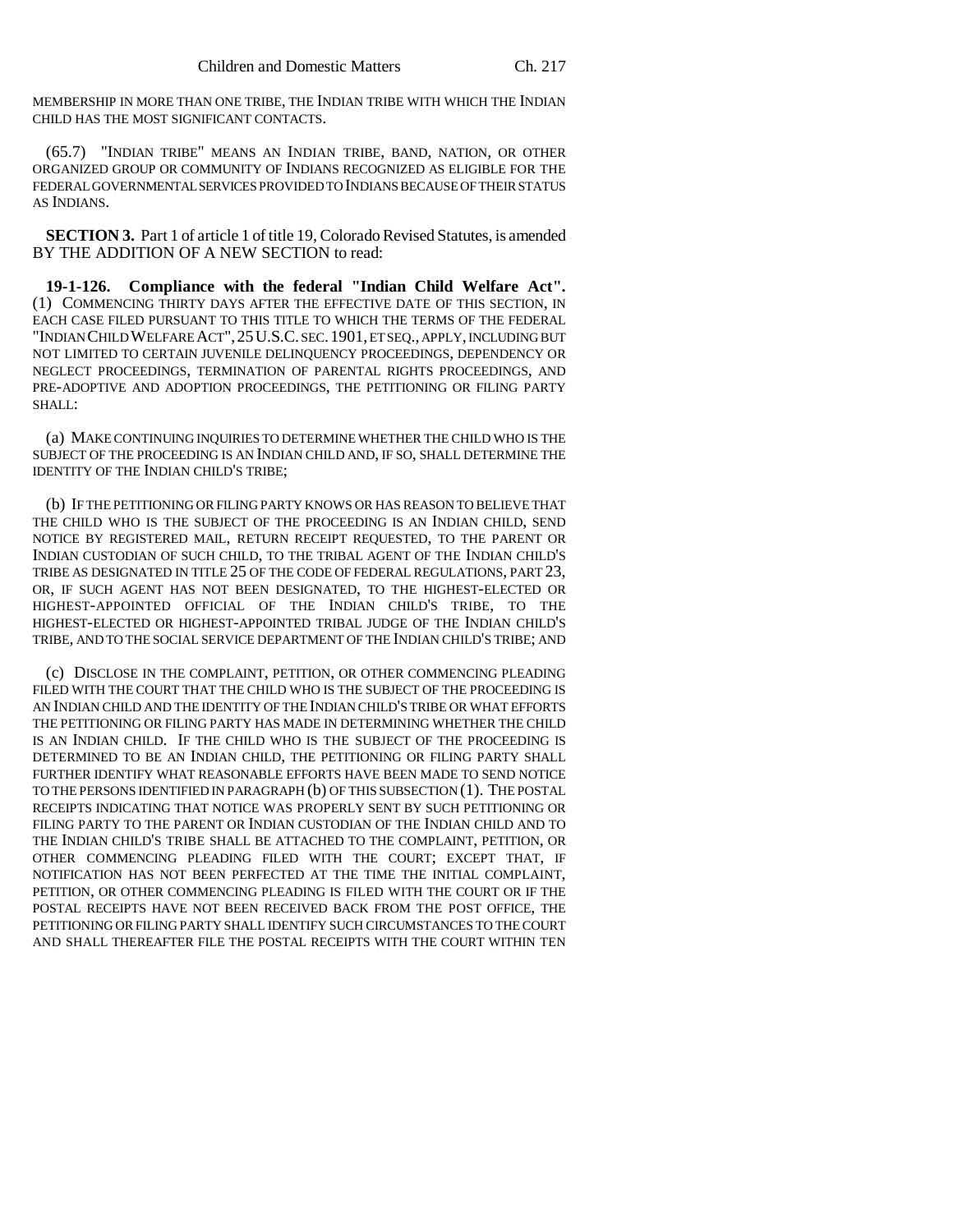## Ch. 217 Children and Domestic Matters

DAYS AFTER THE FILING OF THE COMPLAINT, PETITION, OR OTHER COMMENCING PLEADING.

(2) IN ANY OF THE CASES IDENTIFIED IN SUBSECTION (1) OF THIS SECTION IN WHICH THE INITIAL COMPLAINT, PETITION, OR OTHER COMMENCING PLEADING DOES NOT DISCLOSE WHETHER THE CHILD WHO IS THE SUBJECT OF THE PROCEEDING IS AN INDIAN CHILD, THE COURT SHALL INQUIRE OF THE PARTIES AT THE FIRST HEARING WHETHER THE CHILD IS AN INDIAN CHILD AND, IF SO, WHETHER THE PARTIES HAVE COMPLIED WITH THE PROCEDURAL REQUIREMENTS SET FORTH IN THE FEDERAL "INDIAN CHILD WELFARE ACT", 25 U.S.C. SEC. 1901, ET SEQ.

(3) THE STATE DEPARTMENT OF HUMAN SERVICES AND THE COUNTY DEPARTMENTS OF SOCIAL SERVICES ARE ENCOURAGED TO WORK COOPERATIVELY IN THE SHARING OF INFORMATION THAT ANY OF SUCH AGENCIES OBTAINS OR RECEIVES CONCERNING ANY FEDERALLY RECOGNIZED TRIBAL ENTITIES EXISTING OUTSIDE THE STATE OF COLORADO, INCLUDING BUT NOT LIMITED TO INFORMATION ABOUT THE APPROPRIATE PERSON FROM ANY SUCH TRIBAL ENTITY TO CONTACT WITH THE NOTICE PRESCRIBED BY THIS SECTION.

(4) (a) IN ANY OF THE CASES IDENTIFIED IN SUBSECTION (1) OF THIS SECTION INVOLVING AN INDIAN CHILD, IN DETERMINING WHETHER TO TRANSFER SUCH A CASE TO A TRIBAL COURT THE COURT IS ENCOURAGED TO CONSIDER THE FOLLOWING GUIDELINES:

(I) THE COURT MAY FIND THAT GOOD CAUSE EXISTS TO DENY A TRANSFER OF THE PROCEEDING TO THE TRIBAL COURT IF THE INDIAN CHILD'S TRIBE DOES NOT HAVE A TRIBAL COURT; OR

(II) THE COURT MAY FIND THAT GOOD CAUSE EXISTS TO DENY A TRANSFER OF THE PROCEEDING TO THE TRIBAL COURT IF:

(A) EITHER OF THE INDIAN CHILD'S PARENTS OBJECTS TO SUCH A TRANSFER; OR

(B) THE PROCEEDING WAS AT AN ADVANCED STAGE WHEN THE PETITION TO TRANSFER THE PROCEEDING TO THE TRIBAL COURT WAS RECEIVED FROM THE INDIAN CHILD'S TRIBE AND THE PETITIONING PARTY DID NOT FILE THE PETITION TO TRANSFER TO THE TRIBAL COURT PROMPTLY AFTER RECEIVING THE NOTICE OF HEARING.

(b) THE BURDEN OF PROOF UNDER THIS SUBSECTION (4) SHALL BE ON THE PARTY OPPOSING A TRANSFER OF THE CASE.

**SECTION 4.** 19-2-513, Colorado Revised Statutes, is amended BY THE ADDITION OF A NEW SUBSECTION to read:

**19-2-513. Petition form and content.** (3) (a) PURSUANT TO THE PROVISIONS OF SECTION 19-1-126, IN THOSE DELINQUENCY PROCEEDINGS TO WHICH THE FEDERAL "INDIAN CHILD WELFARE ACT", 25 U.S.C. SEC. 1901, ET SEQ., APPLIES, INCLUDING BUT NOT LIMITED TO STATUS OFFENSES SUCH AS THE ILLEGAL POSSESSION OR CONSUMPTION OF ETHYL ALCOHOL BY AN UNDERAGE PERSON, AS DESCRIBED IN SECTION 18-13-122, C.R.S., PURCHASE OR ATTEMPTED PURCHASE OF CIGARETTES OR TOBACCO PRODUCTS BY A PERSON UNDER EIGHTEEN YEARS OF AGE, AS DESCRIBED IN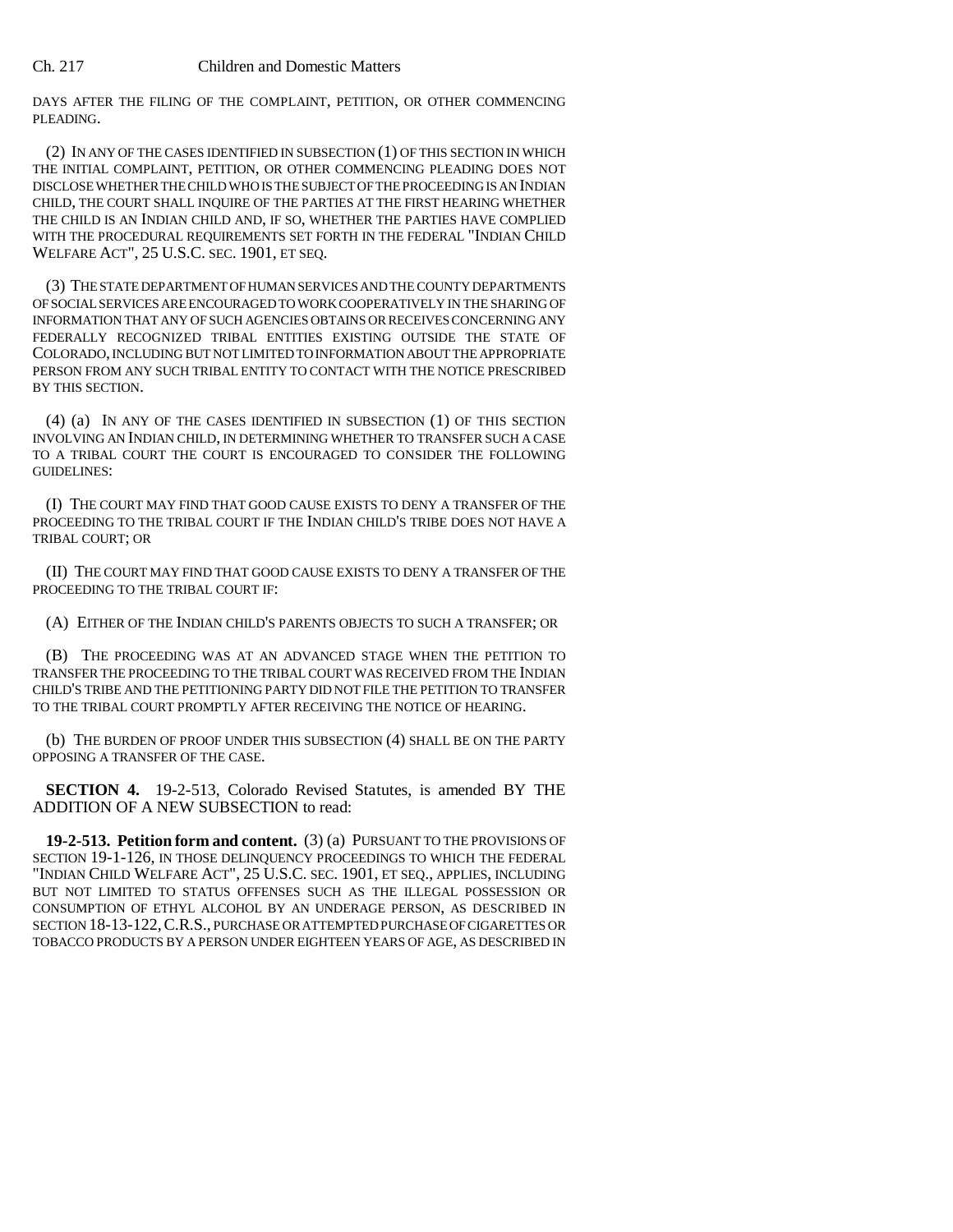SECTION 18-13-121, C.R.S., AND POSSESSION OF HANDGUNS BY JUVENILES, AS DESCRIBED IN SECTION 18-12-108.5, C.R.S., THE PETITION SHALL:

(I) INCLUDE A STATEMENT INDICATING WHAT CONTINUING INQUIRIES THE DISTRICT ATTORNEY OR THE DISTRICT ATTORNEY'S REPRESENTATIVE HAS MADE IN DETERMINING WHETHER THE JUVENILE IS AN INDIAN CHILD;

(II) IDENTIFY WHETHER THE JUVENILE IS AN INDIAN CHILD; AND

(III) INCLUDE THE IDENTITY OF THE INDIAN CHILD'S TRIBE, IF THE CHILD IS IDENTIFIED AS AN INDIAN CHILD.

(b) IF NOTICES WERE SENT TO THE PARENT OR INDIAN CUSTODIAN OF THE CHILD AND TO THE INDIAN CHILD'S TRIBE, PURSUANT TO SECTION 19-1-126, THE POSTAL RECEIPTS SHALL BE ATTACHED TO THE PETITION AND FILED WITH THE COURT OR FILED WITHIN TEN DAYS AFTER THE FILING OF THE PETITION, AS SPECIFIED IN SECTION  $19-1-126(1)$  (c).

**SECTION 5.** 19-3-212 (1) and (2), Colorado Revised Statutes, are amended to read:

**19-3-212. Notice of rights and remedies for families.** (1) The state department shall prepare, with the assistance of the attorney general, on a standardized WRITTEN form, a detailed informational notice of rights and remedies for families subject to the provisions of this article.

(2) The notice prepared pursuant to subsection (1) of this section shall be supplied to all social service and law enforcement agencies in the state and shall be delivered to all parents and families from whom children are removed under court order or by law enforcement personnel, along with a copy of the court order directing removal of the child or children from the home. In addition to the notification on the court order, the informational notice shall contain a statement as to the cause of the removal of the child or children. The notice shall also contain disclosure of the availability of the conflict resolution process to persons who are the subject of any child abuse or neglect report and to the parents, INDIAN CUSTODIANS, guardian, or legal custodian of a child who is the subject of any child abuse or neglect report. THE STANDARDIZED WRITTEN NOTICE FORM PREPARED PURSUANT TO SUBSECTION (1) OF THIS SECTION SHALL ALSO INCLUDE A NOTIFICATION OF RIGHTS OF THE PARENTS, INDIAN CUSTODIANS, GUARDIANS, OR LEGAL CUSTODIANS OF INDIAN CHILDREN UNDER THE FEDERAL "INDIAN CHILD WELFARE ACT", 25 U.S.C. SEC. 1901, ET SEQ.

**SECTION 6.** 19-3-502, Colorado Revised Statutes, is amended BY THE ADDITION OF A NEW SUBSECTION to read:

**19-3-502. Petition form and content - limitations on claims in dependency or neglect actions.** (2.7) (a) PURSUANT TO THE PROVISIONS OF SECTION 19-1-126, THE PETITION SHALL:

(I) INCLUDE A STATEMENT INDICATING WHAT CONTINUING INQUIRIES THE COUNTY DEPARTMENT OF SOCIAL SERVICES HAS MADE IN DETERMINING WHETHER THE CHILD WHO IS THE SUBJECT OF THE PROCEEDING IS AN INDIAN CHILD;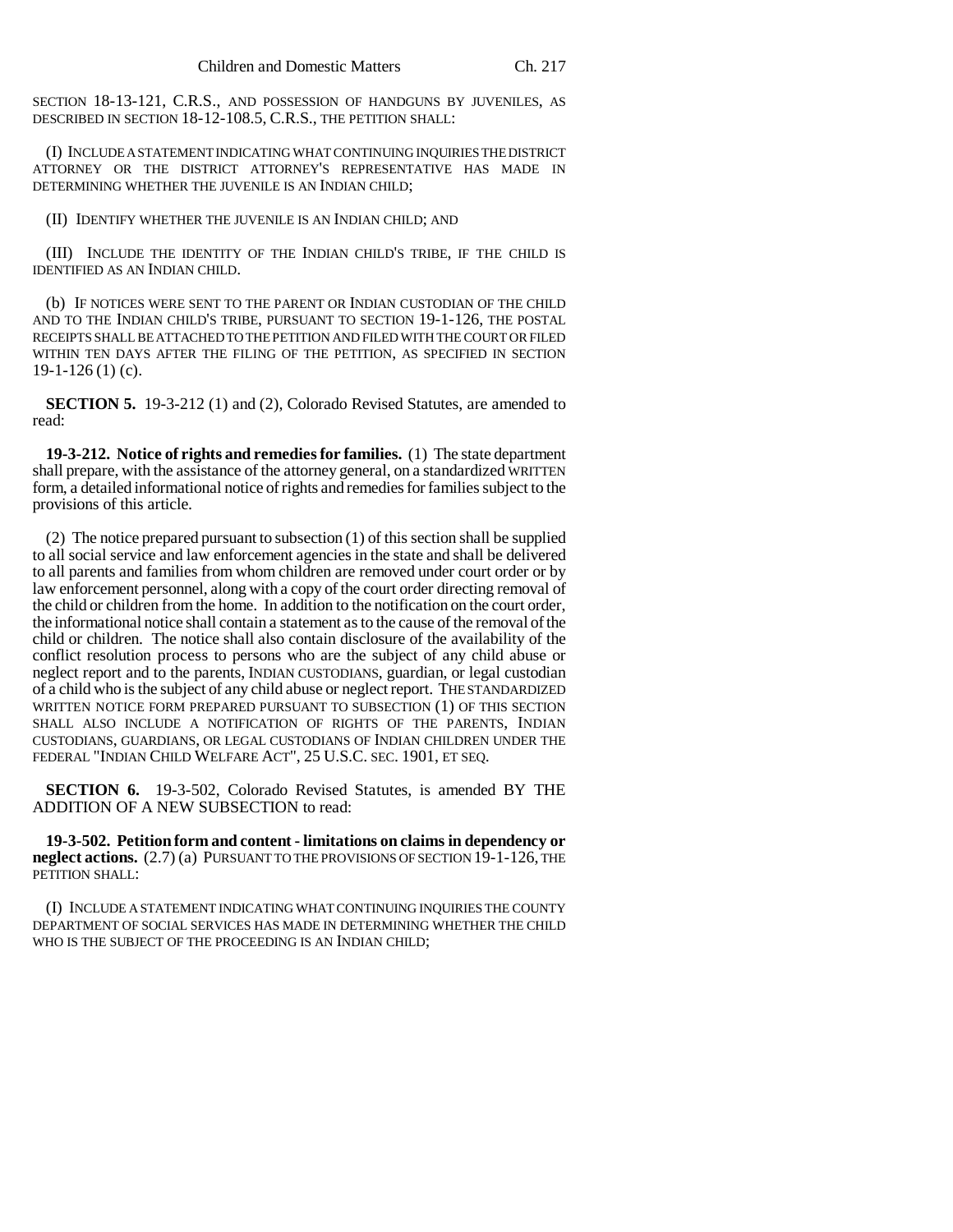(II) IDENTIFY WHETHER THE CHILD IS AN INDIAN CHILD; AND

(III) INCLUDE THE IDENTITY OF THE INDIAN CHILD'S TRIBE, IF THE CHILD IS IDENTIFIED AS AN INDIAN CHILD.

(b) IF NOTICES WERE SENT TO THE PARENT OR INDIAN CUSTODIAN OF THE CHILD AND TO THE INDIAN CHILD'S TRIBE, PURSUANT TO SECTION 19-1-126, THE POSTAL RECEIPTS SHALL BE ATTACHED TO THE PETITION AND FILED WITH THE COURT OR FILED WITHIN TEN DAYS AFTER THE FILING OF THE PETITION, AS SPECIFIED IN SECTION  $19-1-126(1)$  (c).

**SECTION 7.** 19-3-602, Colorado Revised Statutes, is amended BY THE ADDITION OF A NEW SUBSECTION to read:

**19-3-602. Motion for termination - separate hearing - right to counsel - no jury trial.** (1.5) (a) PURSUANT TO THE PROVISIONS OF SECTION 19-1-126. THE MOTION FOR TERMINATION SHALL:

(I) INCLUDE A STATEMENT INDICATING WHAT CONTINUING INQUIRIES THE COUNTY DEPARTMENT OF SOCIAL SERVICES HAS MADE IN DETERMINING WHETHER THE CHILD WHO IS THE SUBJECT OF THE TERMINATION PROCEEDING IS AN INDIAN CHILD;

(II) IDENTIFY WHETHER THE CHILD IS AN INDIAN CHILD; AND

(III) INCLUDE THE IDENTITY OF THE INDIAN CHILD'S TRIBE, IF THE CHILD IS IDENTIFIED AS AN INDIAN CHILD.

(b) IF NOTICES WERE SENT TO THE PARENT OR INDIAN CUSTODIAN OF THE CHILD AND TO THE INDIAN CHILD'S TRIBE, PURSUANT TO SECTION 19-1-126, THE POSTAL RECEIPTS, OR COPIES THEREOF, SHALL BE ATTACHED TO THE MOTION FOR TERMINATION AND FILED WITH THE COURT OR FILED WITHIN TEN DAYS AFTER THE FILING OF THE MOTION FOR TERMINATION, AS SPECIFIED IN SECTION 19-1-126(1) (c).

**SECTION 8.** 19-5-103, Colorado Revised Statutes, is amended BY THE ADDITION OF A NEW SUBSECTION to read:

**19-5-103. Relinquishment procedure - petition - hearings.** (1.5) (a) PURSUANT TO THE PROVISIONS OF SECTION 19-1-126, THE PETITION FOR RELINQUISHMENT SHALL:

(I) INCLUDE A STATEMENT INDICATING WHETHER THE CHILD IS AN INDIAN CHILD; AND

(II) INCLUDE THE IDENTITY OF THE INDIAN CHILD'S TRIBE, IF THE CHILD IS IDENTIFIED AS AN INDIAN CHILD.

(b) IF NOTICES WERE SENT TO THE PARENT OR INDIAN CUSTODIAN OF THE CHILD AND TO THE INDIAN CHILD'S TRIBE, PURSUANT TO SECTION 19-1-126, THE POSTAL RECEIPTS SHALL BE ATTACHED TO THE PETITION AND FILED WITH THE COURT OR FILED WITHIN TEN DAYS AFTER THE FILING OF THE PETITION, AS SPECIFIED IN SECTION 19-1-126 (1) (c).